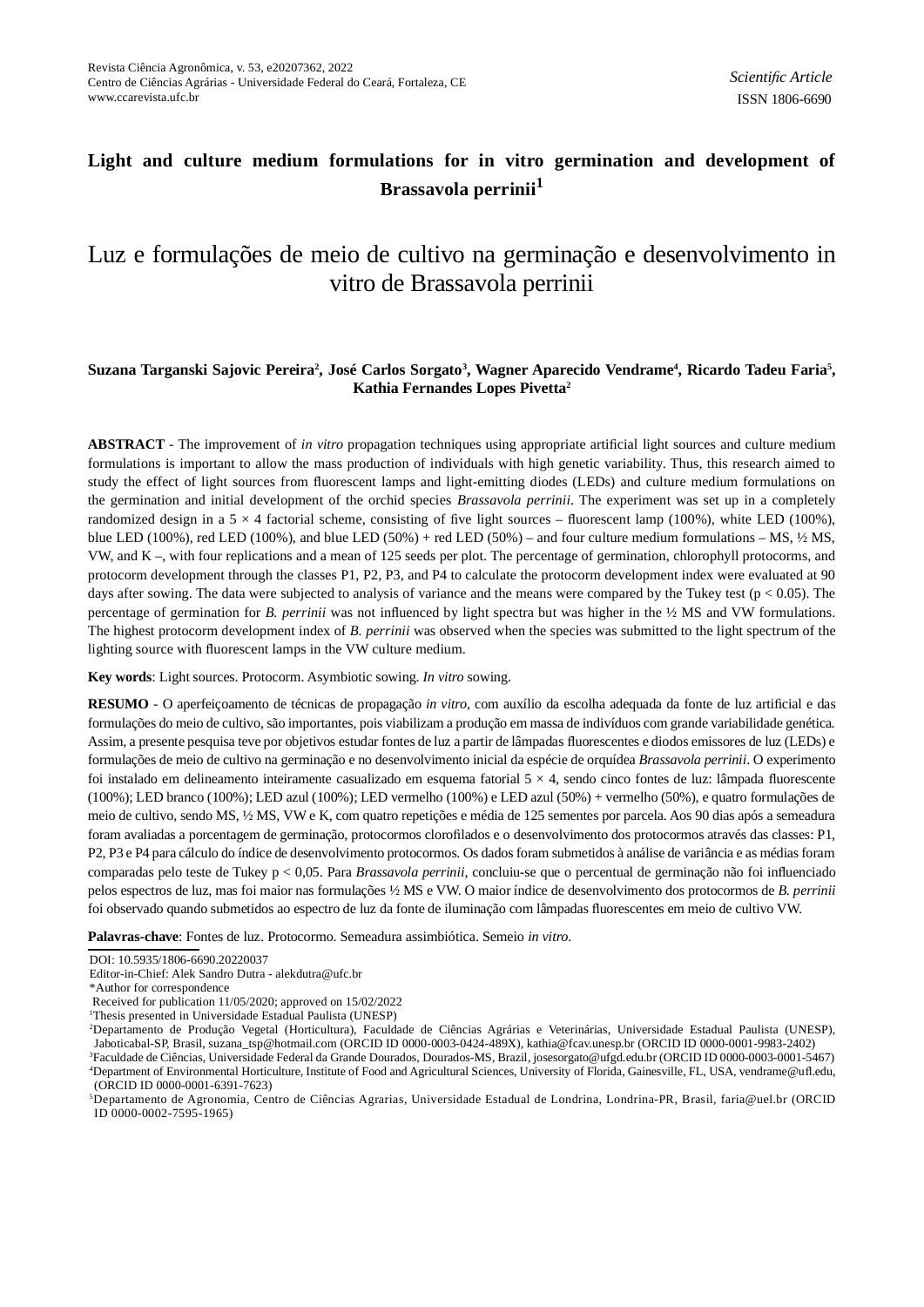## **INTRODUCTION**

Orchidaceae is the second largest family of flowering plants (CHASE *et al.*, 2015). The number of genera is estimated between 559 and 880 and the number of species between 18,814 and 30,000 (GIVNISH *et al*., 2015; HSIAO *et al.*, 2011; ZOTZ, 2013). Orchids are plants with ornamental characteristics and relevant economic importance, as they are used and commercialized worldwide (POPOVA *et al.*, 2016).

*Brassavola* stands out among the main genera found in Brazil (FARIA *et al.*, 2012) due to its ability to intercross with different genera, such as *Cattleya*, *Laelia*, *Sophronitis*, and *Epidendrum*, enabling the production of hybrids with morphological characteristics of interest (SOARES *et al*., 2012).

The asymbiotic sowing of orchids is a very relevant technique from a commercial and ecological point of view, as the seeds of these species have a rudimentary embryo with little nutritional reserve (ARDITTI, 1992). For this reason, the seed depends exclusively on association with specific mycorrhizal fungi to germinate and complete the protocorm development phase in a natural environment (AGUSTINI; SUFAATI; SUHARNO, 2009).

The choice of the culture medium formulation is one of the most important factors in the process for the success of asymbiotic *in vitro* cultivation, as it must provide all the necessary characteristics for seedling germination and growth (SOARES *et al*., 2012). The nutritional requirement varies not only for each orchid species but also for each stage of development (JORGE; ABRÃO; SUZUKI, 2015).

Culture medium formulations used in the germination and development of orchids are composed of macro-and micronutrients, vitamins, and mineral salts (MURASHIGE; SKOOG, 1962). MS (MURASHIGE; SKOOG, 1962), VW (VACIN; WENT, 1949), and K (KNUDSON, 1946) are the most used media for sowing and *in vitro* cultivation of orchids, but there are no reports in the literature about which would be the best medium for *B. perrinii*.

In addition to the cultivation medium, light is an important factor in the regulation of plant growth and development, especially within a production process. The light source spectrum must meet the plant requirements for photosynthesis and photomorphogenic development, varying according to each species (SILVA, 2014).

Although the fluorescent lamp is commonly used in controlled environments for plant growth (BULA *et al.*, 1991), an alternative light source has been used in *in vitro* cultivation, the so-called light-emitting diodes (LEDs) (YEH; CHUNG, 2009). LEDs have several advantages over traditional lighting systems, such

as durability, lower power consumption, simpler and more reliable electronic circuits, lower heat emission, reduced size, specific wavelength, and adjustable light intensity and quality (YEH; CHUNG, 2009).

The use of LED lighting systems has already been studied and has shown positive results for some orchid species such as *Bletilla ochracea* (GODO *et al*., 2011), *Oreorchis patens* (BAE; OH; KIM, 2014), *Cymbidium* (NHUT; TUNG; TANAKA, 2018), and *Phalaenopsis* (NHUT; TUNG; TANAKA, 2018).

Thus, this research aimed to study the influence of light sources from fluorescent lamps and light-emitting diodes (LEDs) and culture medium formulations on the germination and initial development of the orchid species *B. perrinii*.

#### **MATERIAL AND METHODS**

The experiment was carried out between December 2017 and March 2018 in the laboratory of *in vitro* cultivation of the School of Agricultural Sciences (FCA) of the Federal University of Grande Dourados (UFGD). Seeds of *B. perrinii* from artificial pollination were used. The seeds were taken from a mature capsule previously harvested, desiccated for 14 days in a desiccator with silica gel ( $25 \pm 2$  °C and 75% RH), packed in aluminum foil, and stored under refrigeration  $(5 \pm 2 \degree C)$ .

The initial seed viability was evaluated using the tetrazolium (2,3,5-triphenyltetrazolium chloride) test before the experiment was set up, according to the methodology of Hosomi *et al.* (2012). An amount of 0.002 g of seeds, divided into three replications, with each replication composed of about 500 seeds, was used. The seeds were counted using a stereoscope and those with a pinkish-red color were considered viable. The seed size was measured considering the length (mm) x width (mm) in an electron microscope, using the software Spot Basic.

Samples of 0.005 g of seeds were weighed for each treatment. The seeds are disinfested with 70% ethanol for 1 min followed by 0.8% sodium hypochlorite for 5 min in a laminar flow cabinet. After this period, a triple wash was performed with autoclaved distilled water (1 min each) and the volume was completed to 100 mL with sterile distilled water for *in vitro* sowing. Sowing was carried out using an automatic pipette, with which 1 mL of the seed suspension was inoculated per plot, with a mean of 125 seeds each.

Sowing was carried out in four culture medium formulations: MS (MURASHIGE; SKOOG, 1962), ½ MS (MS at half salt concentration), VW (VACIN; WENT, 1949), and K (KNUDSON, 1946). The culture media were solidified before sowing with 6.4 g  $L^{-1}$  of agar and supplemented with 30 g  $L^{-1}$  of sucrose. The pH was adjusted to 5.8 using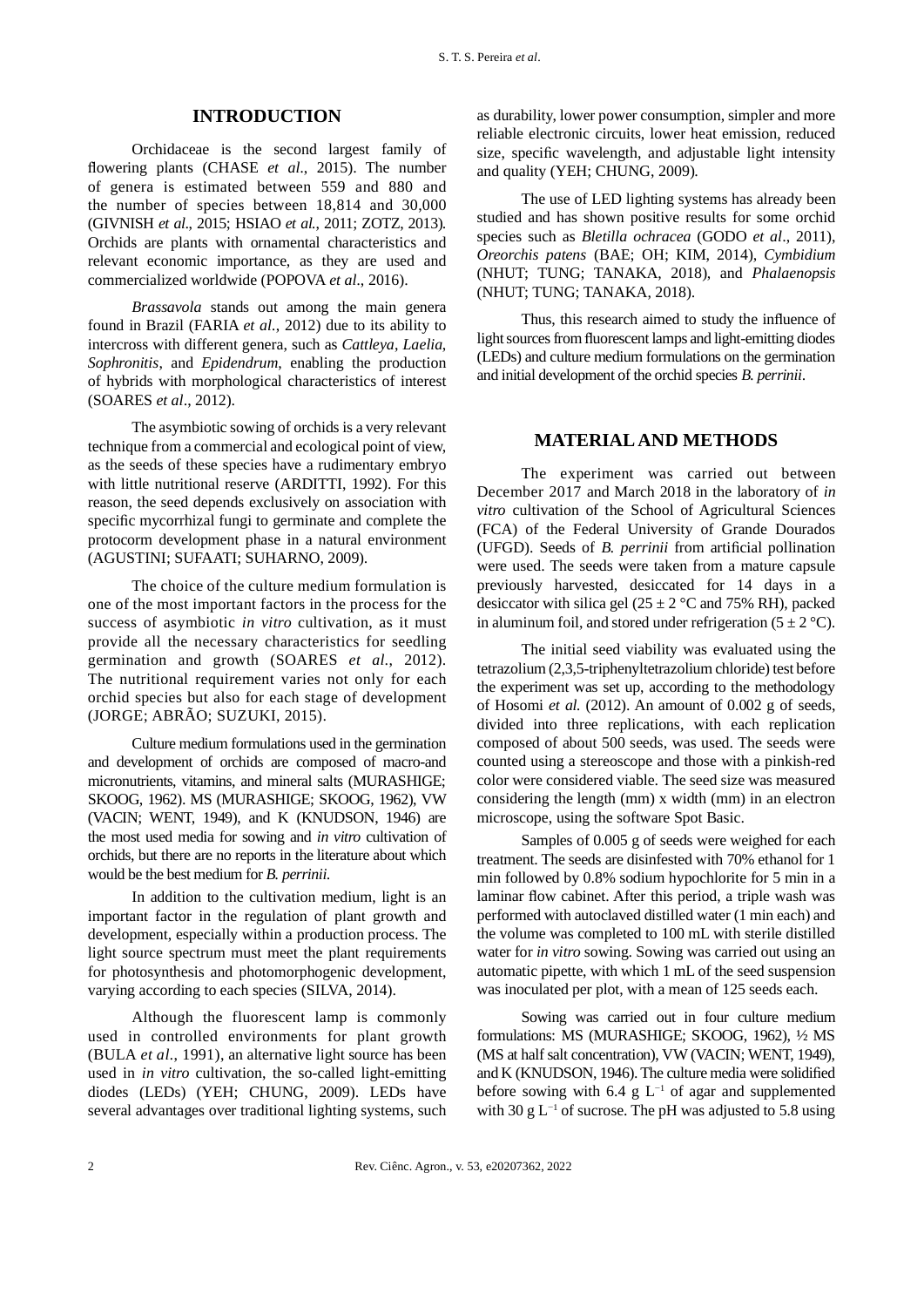HCl (0.1 M) or KOH (0.1 M), when necessary. The culture media were distributed in 50-mL capacity polypropylene vials. Each vial was filled with 20 mL of culture medium and sealed with three layers of polyvinyl chloride (PVC) plastic film. The vials were autoclaved at  $120^{\circ}$ C at 1 atm for 20 min.

The treatments were placed in a growth room with a photoperiod of 16 hours, a temperature of  $25 \pm 2$  °C, and irradiance of 30 µmol  $m^{-2} s^{-1}$ , under five light sources:  $FL$  – fluorescent lamp (100%) at 440–550 nm,  $WL$  – white LED (100%) at 440–550 nm, BL – blue LED (100%) at 460 nm, RL – red LED (100%) at 630 nm, and BRL – blue LED (50%) at 450 nm and red LED (50%) at 630 nm. The light spectrum was measured using an Ocean Optics portable spectrometer (model MMO with fiber optics). The experiment was conducted in duplicate.

A study of seed germination was carried out at 90 days after sowing to evaluate the percentage of germination and percentage of chlorophyll protocorms. The evaluation was performed by removing the material from the vials with distilled water and placing it in checkered (0.5  $\times$  0.5 cm) acrylic plates (2.0  $\times$  2.0  $\times$  0.5 cm), using a binocular stereoscopic microscope with zoom for better visualization of the material.

The development of protocorms was evaluated according to the methodology of Suzuki *et al.* (2009), in which they were classified according to morphological classes: stage P1 – chlorophyll swollen protocorms, stage  $P2$  – protocorms with the formation of the first leaf, stage P3 – protocorms with two leaves, and stage P4 – protocorms with leaves and one or more roots.

The data from the morphological evaluation of protocorms allowed calculating the protocorm development index according to the methodology of Spoerl (1948). Each replication was multiplied by the weights 1, 2, 3, and 4, according to the respective stages. The index of each replication was obtained by the mean of the sum of all stages of development present in them.

A completely randomized design was used, and the treatments were arranged in a  $5 \times 4$  factorial scheme (light sources  $\times$  culture media), with four replications each. The data were subjected to analysis of variance using the F-test

and the percentage values were previously transformed into arcsine $\sqrt{\frac{\chi}{100}}$  to meet the data normality standards. The original means were kept, with significant results compared using the Tukey test ( $p < 0.05$ ). The analyses were performed using the AgroEstat statistical program (BARBOSA; MALDONADO JÚNIOR, 2015).

#### **RESULTS AND DISCUSSION**

The seeds of *B. perrinii* have a mean length of 0.46 mm and width of 0.10 mm, with initial viability of 83.97% (Table 1).

No interaction was observed between the factors light source and type of culture medium in the percentage of germination, showing an isolated result only for the type of culture medium. Similar results were observed in *Bletilla ochracea*, whose means of seed germination showed no significant difference under different LED light sources (GODO *et al.*, 2011). In contrast, Bae, Oh, and Kim (2014) observed a higher percentage of germination (90.9%) when seeds of the terrestrial orchid *Oreorchis patens* were subjected to the red LED light.

The highest percentage of germination of *B. perrinii* seeds was observed for the culture media VW  $(98.51\%)$  and  $\frac{1}{2}$  MS  $(98.00\%)$ , regardless of the light source (Table 2). These results suggest that the artificial light source is not a limiting factor for *B. perrinii* germination.

Melo *et al.* (2015) evaluated the *in vitro* germination of the species *Cattleya labiata*, as well as the hybrids of *Cattleya violacea* estriata pedrinho x *Cattleya violacea* pedrinho and *Cattleya violacea* Pedrinho x *Cattleya violacea*, and observed that the ½ MS medium is more favorable than MS. However, the best response to the percentage of germination was observed in the VW medium for *Cattleya bicolor* (SUZUKI *et al*., 2010) and *Calopogon tuberosus* var. *tuberosus* (KAUTH *et al*., 2008).

The variable percentage of chlorophyll protocorms showed an isolated effect of light sources and culture medium formulations. The ½ MS culture medium provided the highest percentage of chlorophyll

**Table 1** - Biometrics and initial viability of *Brassavola perrinii* seeds

| Seed characteristics          | Brassavola perrinii |  |  |
|-------------------------------|---------------------|--|--|
| Seed length (mm)              | $0.46 \pm 0.13$ a   |  |  |
| Seed width (mm)               | $0.10 \pm 0.01$     |  |  |
| Initial viability – $TTC$ (%) | 83.97 b             |  |  |

<sup>a</sup> Mean of 50 seeds. <sup>b</sup> Mean of 1500 seeds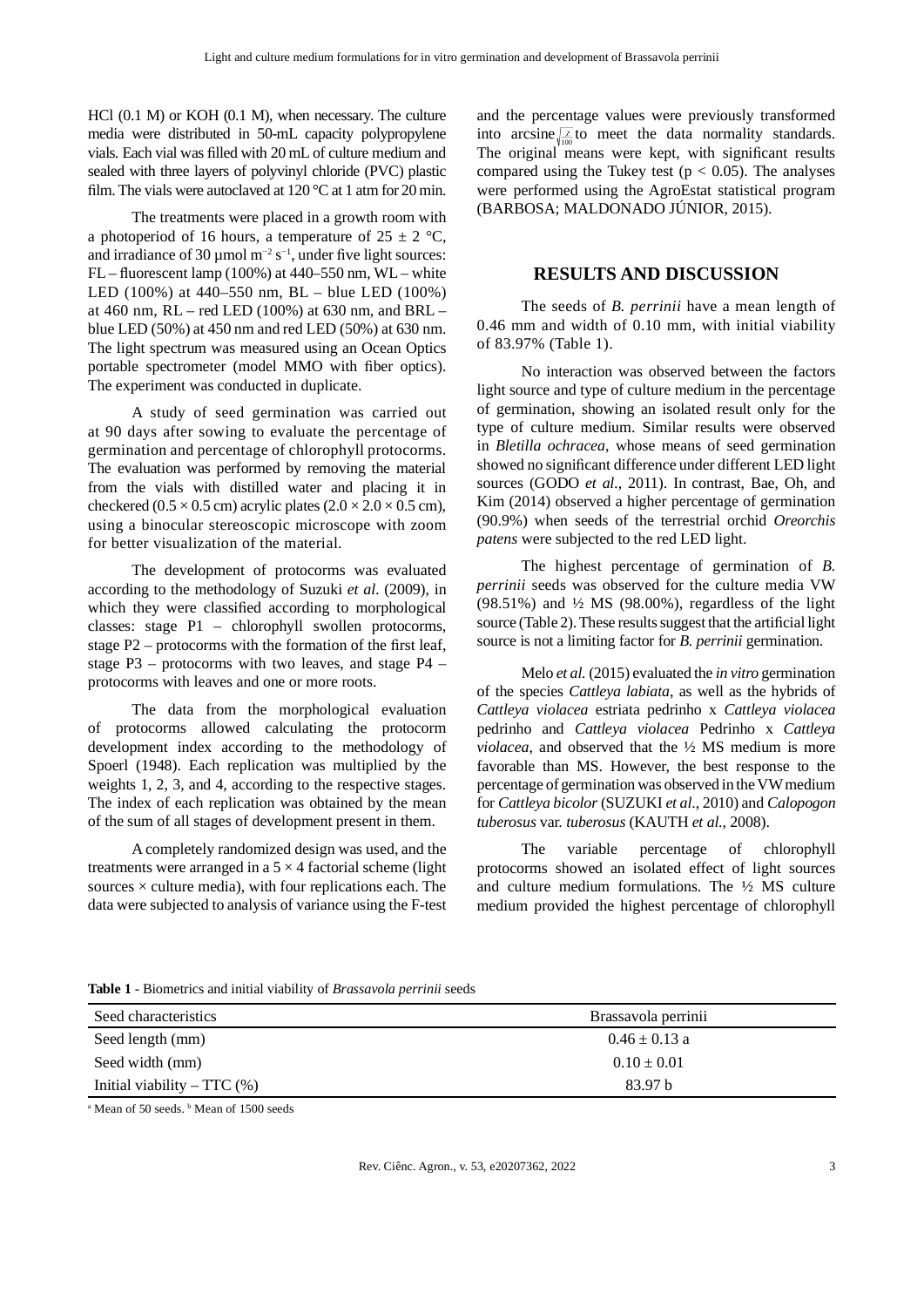protocorms (51.23%), that is, live protocorms (Table 2). The same result has been observed in other studies with *Cattleya labiata* (MELO *et al.*, 2015). In these studies, the percentage of germination is directly associated with the percentage of chlorophyll protocorms. Possibly, this higher percentage of survival may be related to the ideal concentration of total nitrogen  $(30.03 \text{ mmol } L^{-1})$  and potassium (10.30 mmol L<sup>-1</sup>) in the 1/2 MS formulation.

A total of 42.39% of chlorophyll protocorms were observed when the seeds were maintained under white LED light, a mean that did not differ significantly from the fluorescent lamp nor the treatments with blue  $(100\%)$ and red (100%) LED light sources, which showed means of 39.44, 40.63, and 40.61%, respectively (Table 3).

Bae, Oh and Kim (2014) observed different results when comparing light sources in the development of the terrestrial orchid *Oreorchis patens*. The authors found that the highest percentage of protocorm formation (94.1%) occurred under the red LED light.

The highest protocorm development index (284) was found in the treatment with fluorescent lamps in interaction with the VW culture medium formulation. However, the highest protocorm development index (250) among treatments in which LED light sources were used was observed in the treatment with the

association of blue (50%) and red (50%) LEDs in interaction with the VW medium (Figure 1). LEDs showed the formation of a bell-shaped curve within their respective spectral bands, that is, 460 nm for blue LED, 630 nm for red LED, and peaks of 450 and 630 nm for the combination of the blue and red LEDs, respectively (Figure 2).

The better protocorm development in the treatment with fluorescent lamps may be related to its characteristics because it emits a broad spectrum of light, with peaks in the spectral range of blue (440 nm) and green (550 nm) (Figure 2). According to recent studies, orchid micropropagation can be significantly improved by using light in the spectral range of green, as occurred in two cultivars of *Cymbidium*, where green light favored PLB production or organogenesis (NAHAR; HAQUE; KAZUHIKO, 2016).

Furthermore, this spectral range of blue (440 nm) and green (550 nm) associated with red LEDs or fluorescent lamps significantly improved the regeneration of *Cymbidium* Waltz 'Idol' (KAEWJAMPA; SHIMASAKI, 2012).

Johkan *et al.* (2012) cultivated lettuce under LEDs with different peaks within the spectral range of green  $(510, 524, and 532 nm)$  and controls with fluorescent

| Table 2 – Influence of culture medium formulations on the percentage of germination and percentage of chlorophyll protocorms from |  |
|-----------------------------------------------------------------------------------------------------------------------------------|--|
| in vitro sowing of Brassavola perrinii at 90 days after sowing                                                                    |  |

| Culture medium   | Germination $(\%)$ 1 | Chlorophyll protocorms $(\%)$ 1 |  |
|------------------|----------------------|---------------------------------|--|
| <b>MS</b>        | 96.71 bc             | 31.00c                          |  |
| $\frac{1}{2} MS$ | 98.00 ab             | 51.23 a                         |  |
| <b>VW</b>        | 98.51 a              | 39.78 b                         |  |
| K                | 96.52c               | 38.53 b                         |  |
| CV(%)            | 3.65                 | 5.10                            |  |

<sup>1</sup> Data transformed into arcsine (x/100)<sup>1/2</sup> and original means presented in the table. Means followed by the same lowercase letter in the column do not differ from each other by the Tukey test (p < 0.05). MS (Murashige and Skoog); 1/2 MS (MS at half salt concentration); VW (Vacin and Went), and K (Knudson). CV – Coefficient of variation

**Table 3** – Influence of the light source on the percentage of chlorophyll protocorms from *in vitro* sowing of *Brassavola perrinii* at 90 days after sowing

| Percentage of chlorophyll protocorms <sup>1</sup> |         |          |            |         | $\mathcal{U}$<br>(96) |
|---------------------------------------------------|---------|----------|------------|---------|-----------------------|
|                                                   | WL.     |          | rl         | BRL     |                       |
| 39.44 ab                                          | 42.39 a | 40.63 ab | $40.61$ ab | 37.63 b | 5.10                  |

<sup>1</sup>Data transformed into arcsine  $(x/100)^{1/2}$  and original means presented in the table. Means followed by the same lowercase letter in the row do not differ from each other by the Tukey test  $(p < 0.05)$ . FL – fluorescent lamp (100%), WL – white LED (100%), BL – blue LED (100%), RL – red LED (100%), and BRL – blue LED  $(50\%)$  + red LED  $(50\%)$ . CV – Coefficient of variation

4 Rev. Ciênc. Agron., v. 53, e20207362, 2022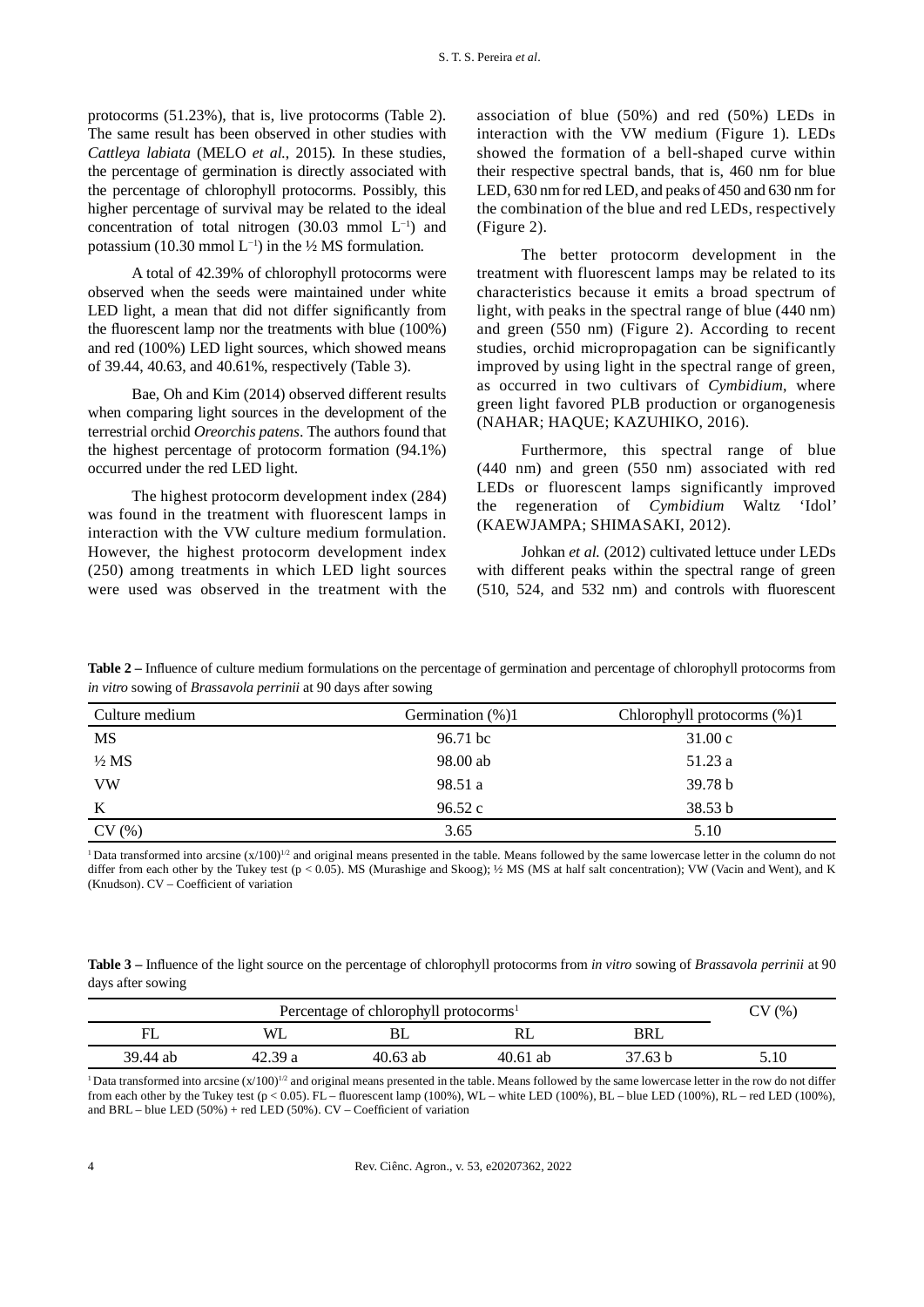lamps and observed that the plants developed normally and grew faster when cultivated under fluorescent lamps than those grown under LEDs.

The second highest result for the protocorm development index occurred under the treatment with the combination of 50% blue and 50% red LEDs (250), which showed peaks of 450 and 630 nm, without peaks in the green band. These results show that the absence and variation of the amount of light incidence in the green range can influence the development and growth of different species.

Nhut, Tung and Tanaka (2018) also recommend the combination of blue and red LEDs in the micropropagation of the epiphytic genera *Phalaenopsis* and *Cymbidium*. The authors verified that the use of a lighting system only with LEDs was effective for the photosynthetic process. Moreover, Silva (2014) observed a lower PLB production in nine hybrid *Cymbidium* cultivars when using monochromatic red or blue LED lights, showing the potential for combining lights.

Thus, new studies with different combinations of LEDs (white, blue, and red), covering all bands of the visible spectrum can be carried out, as the use of this light source has advantages such as significantly more efficient radiation for plants and, therefore, fewer lamps and reduced electricity cost.

Furthermore, a better response of the protocorm development index has been observed in VW (Figure 1), which may be attributed to the low nutritional requirement in the protocorm phase (JORGE; ABRÃO; SUZUKI, 2015). Another important point is that this formulation was originally proposed to be used for sowing and asymbiotic development of orchids.

Studies on the protocorm development of the species *Hadrolaelia tenebrosa* (SUZUKI *et al.*, 2009), *Cattleya bicolor* (SUZUKI *et al.*, 2010), *Cattleya warneri* (JORGE; ABRÃO; SUZUKI, 2015), and *Catasetum macrocarpum* (FERREIRA *et al*., 2018) also found that the VW medium allowed obtaining this material at more advanced stages of development when compared to other culture media, as observed in the present study.

**Figure 1** - Protocorm development index (PDI) at 90 days after sowing of the species *Brassavola perrinii*. In the bars, lowercase letters compare the culture media and uppercase letters compare the light sources by the Tukey test ( $p < 0.05$ ). FL – fluorescent lamp (100%), WL – white LED (100%), BL – blue LED (100%), RL – red LED (100%), and BRL – blue LED (50%) + red LED (50%). MS (Murashige and Skoog, 1962); ½ MS (MS at half salt concentration); VW (VACIN; WENT, 1949), and K (KNUDSON, 1946)



PDI; FL; WL; BL; RL; BRL

Rev. Ciênc. Agron., v. 53, e20207362, 2022 5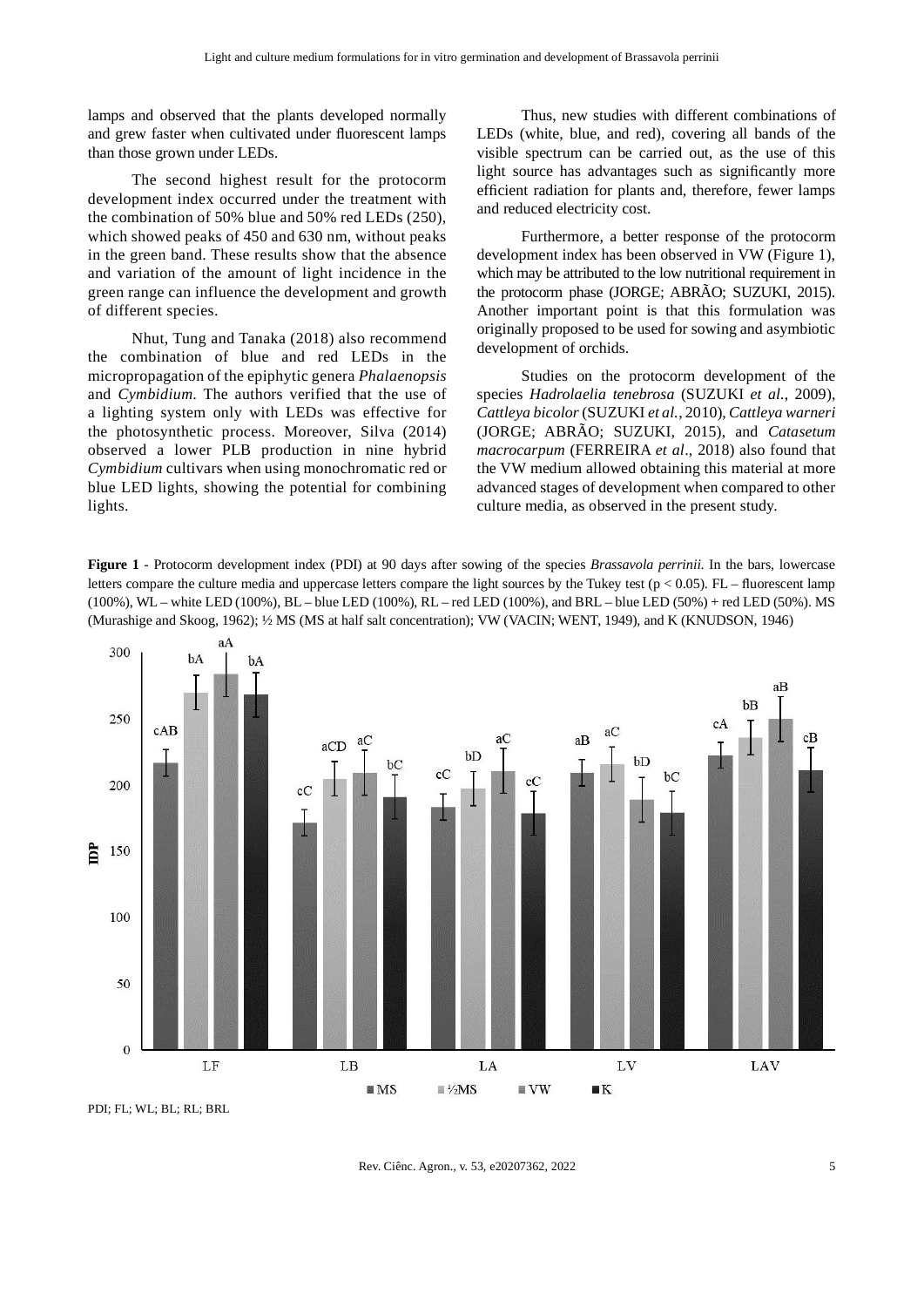#### S. T. S. Pereira *et al*.



**Figure 2** - Distribution of relative spectral energy (%) from fluorescent lamps and light-emitting diodes (LEDs)

Relative response (%); Wavelength (nm); Blue; Green; Red; Fluorescent; White LED (100%); Blue LED (100%); Red LED (100%); Blue LED  $(50\%)$  + red LED  $(50\%)$ 

## **CONCLUSION**

The percentage of germination for *B. perrinii* was not influenced by light spectra, but it was higher in the ½ MS and VW formulations. The highest protocorm development index was observed when *B. perrinii* was subjected to the light spectrum of the lighting source with fluorescent lamps in the VW culture medium.

#### **ACKNOWLEDGMENTS**

This study was supported by the Coordination for the Improvement of Higher Education Personnel – Brazil (CAPES) – Financing Code 001.

## **REFERENCES**

AGUSTINI, V.; SUFAATI, S.; SUHARNO, S. Mycorrhizal Association of Terrestrial Orchids of Cycloops Nature Reserve, Jayapura. **Biodiversitas Journal of Biological Diversity**, v. 10, n. 4, p. 175-180, 2009.

ARDITTI J. **Fundamentals of orchid biology** New York: John Wiley & Sons. 1992. 691 p.

BAE, K. H.; OH, K. H.; KIM, S. Y. Sodium hypochlorite treatment and light-emitting diode (LED) irradiation effect on in vitro germination of *Oreorchis patens* (Lindl.) Lindl. **Journal of Plant Biotechnology***,* v. 41, n. 1, p. 44-49, 2014.

BARBOSA, J. C.; MALDONADO JÚNIOR, W. **AgroEstat**: sistema para análises estatísticas de ensaios agronômicos. Versão 1.1.0.711. Jaboticabal: Funep, 2015, 396 p.

BULA, R. J. *et al.* Light-emitting diodes as a radiation source for plants. **HortScience**, v. 26, n. 2, p. 203-205, 1991.

CHASE, M. W. *et al.* An updated classification of Orchidaceae. **Botanical Journal of the Linnean Society**, v. 177, n. 2, p. 151-174, 2015.

FARIA, R. T. *et al*. **Produção de orquídeas em laboratório**. Londrina: Mecenas, 2012. 124 p.